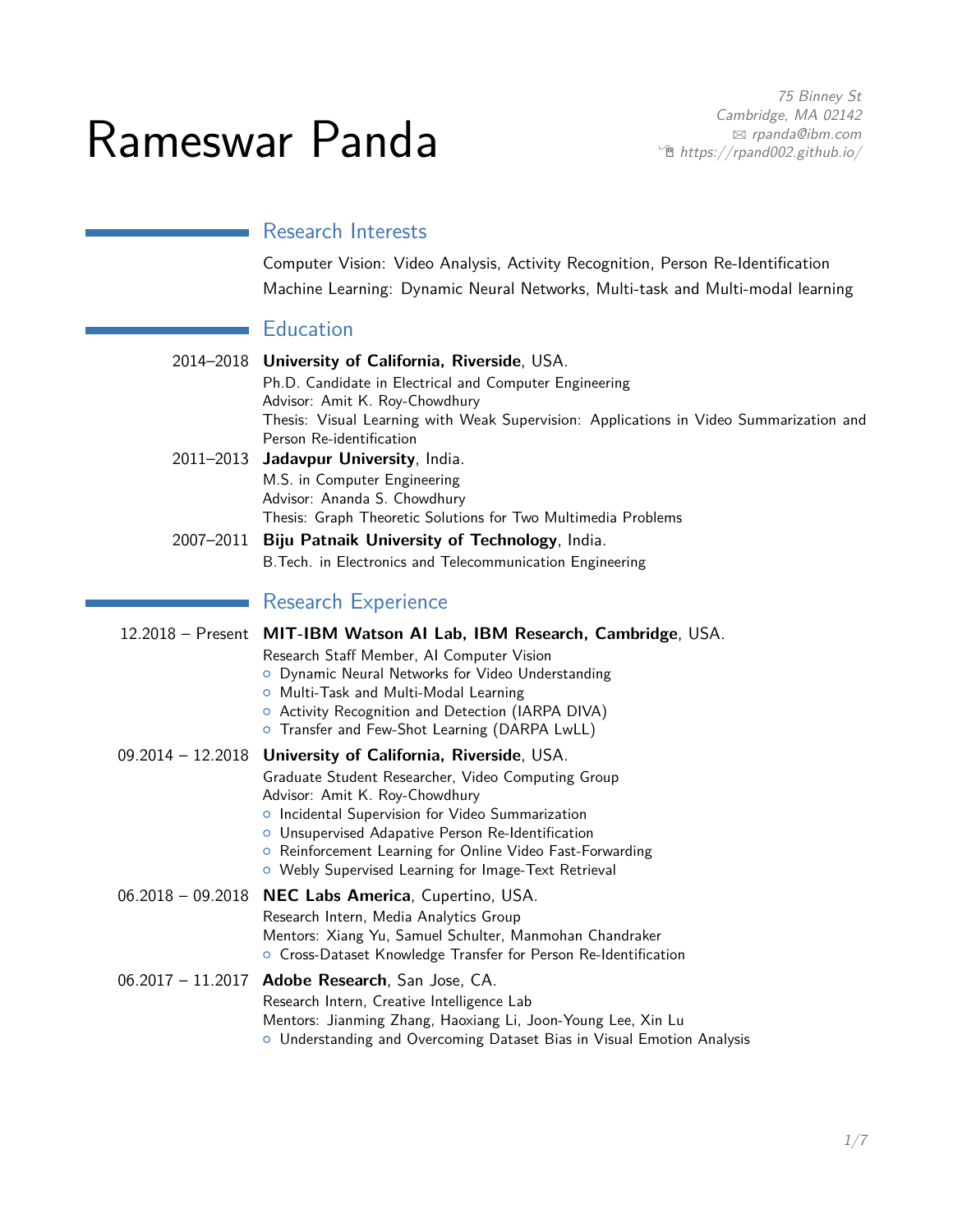| 06.2016 - 09.2016 Siemens Corporate Research, Princeton, USA.<br>Research Intern, Computer Vision Group<br>Mentors: Ziyan Wu, Jan Ernst<br>O Weakly Supervised Defect Detection and Localization in Images                                            |
|-------------------------------------------------------------------------------------------------------------------------------------------------------------------------------------------------------------------------------------------------------|
| 06.2013-08.2014 Silicon Institute of Technology, Bhubaneswar, India.<br>Assistant Professor, Department of ETC<br>Director: Saroj K. Mishra<br>o Personalized Video Key Frame Extraction using Social Media Clues                                     |
| 07.2011 - 06.2013 Jadavpur University, Kolkata, India.<br>Research Assistant, IVPR Group<br>Advisor: Ananda S. Chowdhury<br>O Video Key Frame Extraction using Delaunay Graph Clustering<br>• Movie Scene Segmentation using Fast Spectral Clustering |
| <b>Teaching Experience</b>                                                                                                                                                                                                                            |
| Teaching Assitant University of California, Riverside.<br>○ EE 240 Pattern Recognition (Spring 2017)<br>○ EE 215 Stochastic Process (Fall 2016)                                                                                                       |
| Teaching Assistant Jadavpur University, India.<br>O C Programming and Data Structures                                                                                                                                                                 |
| Instructor Silicon Institute of Technology, India.<br>o Image Processing<br>O Digital Signal Processing                                                                                                                                               |
| Publications (I Google Scholar Profile)                                                                                                                                                                                                               |
| <b>Journal Papers</b>                                                                                                                                                                                                                                 |
| TCSVT 2020 Exploiting Global Camera Network Constraints for Unsupervised Video Person<br>Re-identification.                                                                                                                                           |

Xueping Wang, Rameswar Panda, Min Liu, Yaonan Wang, Amit K. Roy-Chowdhury IEEE Transactions on Circuits and Systems for Video Technology, 2020

PR 2019 **Adaptation of Person Re-identification Models for On-boarding New Camera(s)**.

> Rameswar Panda, Amran Hossen Bhuiyan, Vittorio Murino, Amit K. Roy-Chowdhury Pattern Recognition, 2019

TCSVT 2019 **Construction of Diverse Image Datasets from Web Collections with Limited Labeling**.

Niluthpol C. Mithun, Rameswar Panda, Amit K. Roy-Chowdhury IEEE Transactions on Circuits and Systems for Video Technology, 2019

- TIP 2017 **Diversity-aware Multi-Video Summarization**. Rameswar Panda, Niluthpol C. Mithun, Amit K. Roy-Chowdhury IEEE Transactions on Image Processing, 2017
- TMM 2017 **Multi-View Surveillance Video Summarization via Joint Embedding and Sparse Optimization**. Rameswar Panda, Amit K. Roy-Chowdhury

IEEE Transactions on Multimedia, 2017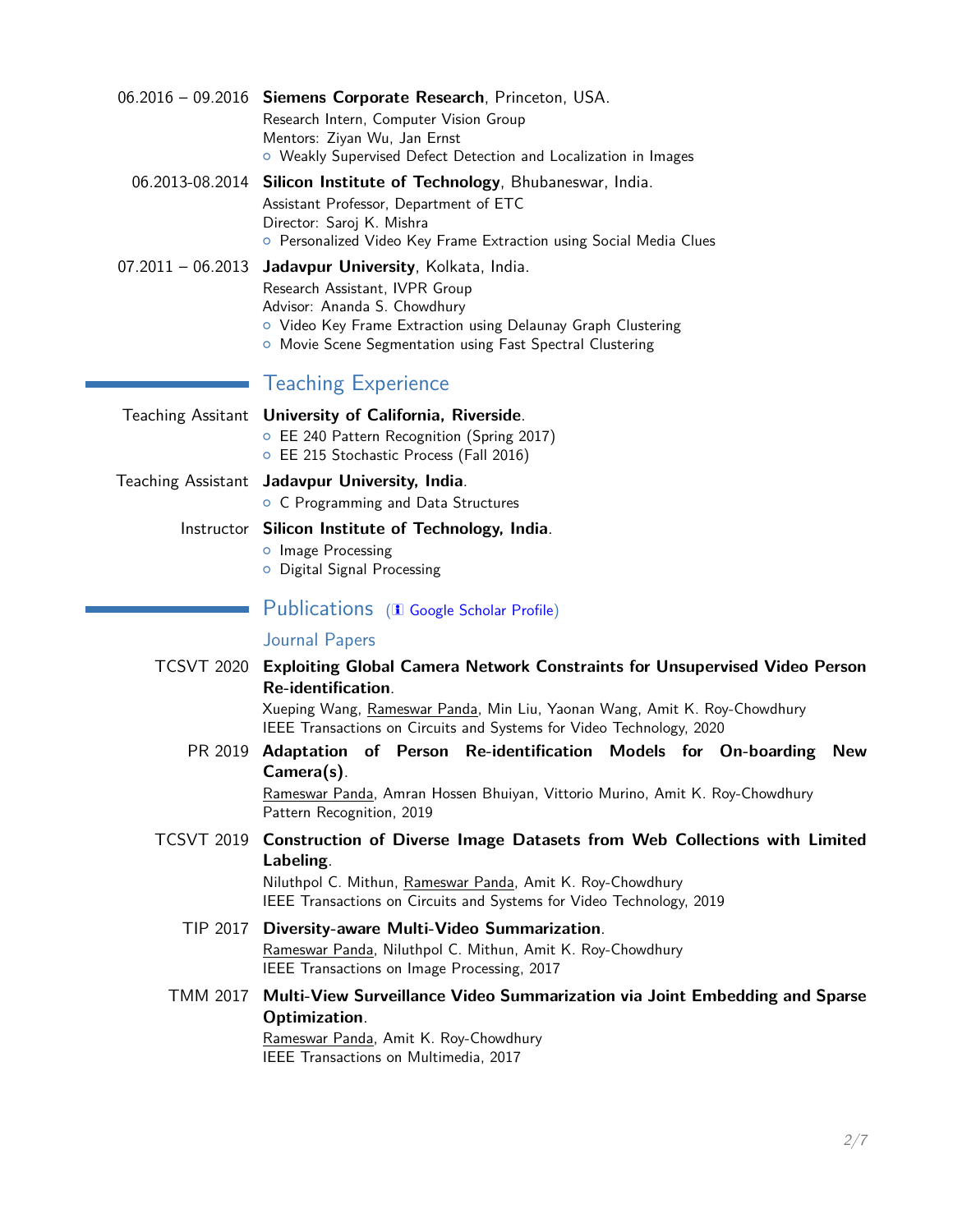- TCYB 2017 **Nystrom Approximated Temporally Constrained Multi-similarity Spectral Clustering Approach for Movie Scene Detection**. Rameswar Panda, Sanjay K. Kuanar, Ananda S. Chowdhury IEEE Transactions on Cybernetics, 2017
- CVIU 2016 **Continuous Adaptation of Multi-Camera Person Identification Models through Sparse Non-redundant Representative Selection**. Abir Das, Rameswar Panda, Amit K. Roy-Chowdhury Computer Vision and Image Understanding, 2016
- JVCIR 2013 **Video Key frame Extraction through Dynamic Delaunay Clustering with a Structural Constraint**.

Sanjay K. Kuanar, Rameswar Panda, Ananda S. Chowdhury Journal of Visual Communication and Image Representation

Conference Papers [Acc. Rate: Acceptance Rate; h5-Index: from Google Scholar]

- AAAI 2021 **NASTransfer: Analyzing Architecture Transferability in Large Scale Neural Architecture Search**. Rameswar Panda, Michele Merler, Mayoore Jaiswal, Hui Wu, Kandan Ramakrishnan, Ulrich Finkler, Chun-Fu Chen, Minsik Cho, David Kung, Rogerio Feris, Bishwaranjan Bhattacharjee AAAI Conference on Artificial Intelligence, 2021
- NeurIPS 2020 **AdaShare: Learning What To Share For Efficient Deep Multi-Task Learning**. Ximeng Sun, Rameswar Panda, Rogerio Feris, Kate Saenko Advances in Neural Information Processing Systems, 2020
	- MM 2020 **Adversarial Knowledge Transfer from Unlabeled Data**. Akash Gupta\*, Rameswar Panda\*, Sujoy Paul, Jianming Zhang, Amit K. Roy-Chowdhury ACM International Conference on Multimedia, 2020 (*?* joint first author)
	- ECCV 2020 **AR-Net: Adaptive Frame Resolution for Efficient Action Recognition**. Yue Meng, Chung-Ching Lin, Rameswar Panda, Prasanna Sattigeri, Leonid Karlinsky, Aude Oliva, Kate Saenko, Rogerio Feris European Conference on Computer Vision, 2020
- MICCAI 2020 **Fairness of Classifiers Across Skin Tones in Dermatology**. Newton M. Kinyanjui, Timothy Odonga, Celia Cintas, Noel C. F. Codella, Rameswar Panda, Prasanna Sattigeri, Kush R. Varshney Medical Image Computing and Computer Assisted Interventions, 2020
	- CVPR 2020 **Non-Adversarial Video Synthesis with Learned Priors**. Abhishek Aich, Akash Gupta, Rameswar Panda, Rakib Hyder, Salman Asif, Amit K. Roy-Chowdhury IEEE Conference on Computer Vision and Pattern Recognition, 2020
	- CVPR 2020 **Camera On-boarding for Person Re-identification using Hypothesis Transfer Learning**. Sk Miraj Ahmed, Aske R. Lejbolle, Rameswar Panda, Amit K. Roy-Chowdhury IEEE Conference on Computer Vision and Pattern Recognition, 2020
- ICCCN 2020 **Measurement-driven Security Analysis of Imperceptible Impersonation Attacks**. Shasha Li, Karim Khalil, Rameswar Panda, Chengyu Song, Srikanth V. Krishnamurthy, Amit K. Roy-Chowdhury, Ananthram Swami International Conference on Computer Communications and Networks, 2020 (Invited Paper)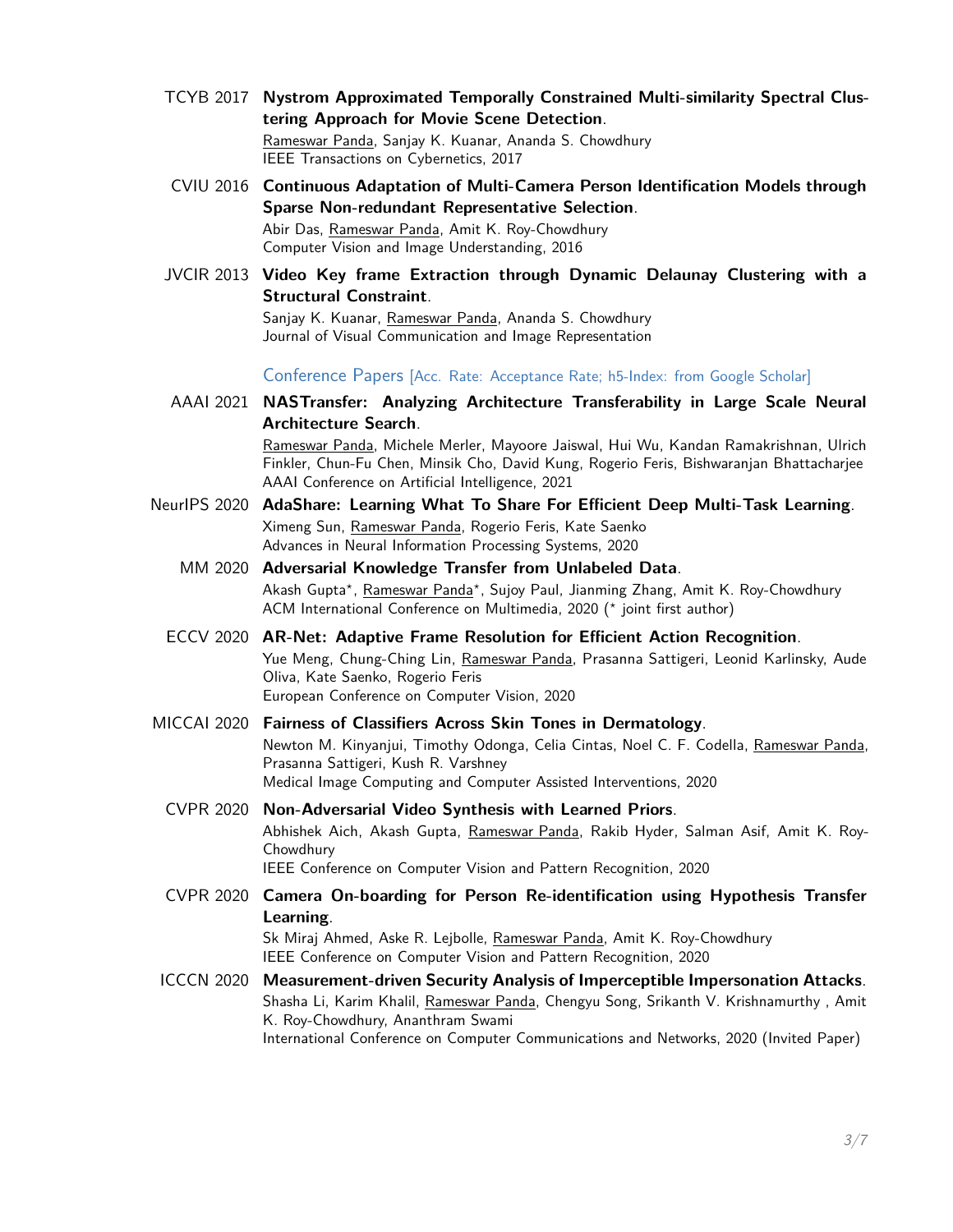- ECCV 2018 **Contemplating Visual Emotions: Understanding and Overcoming Dataset Bias**. Rameswar Panda, Jianming Zhang, Haoxiang Li, Joon-Young Lee, Xin Lu, Amit K. Roy-Chowdhury European Conference on Computer Vision, 2018
	- MM 2018 **Webly Supervised Joint Embedding for Cross-Modal Image-Text Retrieval**. Niluthpol C. Mithun, Rameswar Panda, Evangelos Papalexakis, Amit K. Roy-Chowdhury ACM International Conference on Multimedia, 2018
- CVPR 2018 **FFNet: Video Fast-Forwarding via Reinforcement Learning**. Shuyue Lan, Rameswar Panda, Qi Zhu, Amit K. Roy-Chowdhury IEEE Conference on Computer Vision and Pattern Recognition, 2018
- ICCV 2017 **Weakly Supervised Summarization of Web Videos**. Rameswar Panda, Abir Das, Ziyan Wu, Jan Ernst, Amit K. Roy-Chowdhury International Conference on Computer Vision, 2017
- CVPR 2017 **Collaborative Summarization of Topic-Related Videos**. Rameswar Panda, Amit K. Roy-Chowdhury IEEE Conference on Computer Vision and Pattern Recognition, 2017
- CVPR 2017 **Unsupervised Adaptive Re-identification in Open World Dynamic Camera Networks**. Rameswar Panda*?* , Amran Hossen Bhuiyan*?* , Vittorio Murino, Amit K. Roy-Chowdhury IEEE Conference on Computer Vision and Pattern Recognition, 2017 (\* joint first author) (Spotlight Oral)
- ICASSP 2017 **Sparse Modeling for Topic-oriented Video Summarization**. Rameswar Panda, Amit K. Roy-Chowdhury International Conference on Acoustics, Speech and Signal Processing, 2017
	- MM 2016 **Generating Diverse Image Datasets with Limited Labeling**. Niluthpol C. Mithun, Rameswar Panda, Amit K. Roy-Chowdhury ACM International Conference on Multimedia, 2016
	- ICIP 2016 **Embedded Sparse Coding for Summarizing Multi-View Videos**. Rameswar Panda, Abir Das, Amit K. Roy-Chowdhury International Conference on Image Processing, 2016 (Oral)
	- ICPR 2016 **Video Summarization in a Multi-View Camera Network**. Rameswar Panda, Abir Das, Amit K. Roy-Chowdhury International Conference on Pattern Recognition, 2016
	- ICIP 2015 **Active Image Pair Selection for Continuous Person Re-identification**. Abir Das, Rameswar Panda, Amit K. Roy-Chowdhury International Conference on Image Processing, 2015
	- ICPR 2014 **Scalable Video Summarization using Skeleton Graph and Random Walk**. Rameswar Panda, Sanjay K. Kuanar, Ananda S. Chowdhury International Conference on Pattern Recognition, 2014 (Oral)
	- ICPR 2012 **Video Story-board Design using Delaunay Graphs**. Ananda S. Chowdhury, Sanjay K. Kuanar, Rameswar Panda, Moloy N. Das International Conference on Pattern Recognition, 2012
- PReMI 2013 **Video Key Frame Extraction through Canonical Correlation Analysis and Graph Modularity**. Rameswar Panda, Sanjay K Kuanar, Ananda S. Chowdhury

International Conference on Pattern Recognition and Machine Intelligence, 2013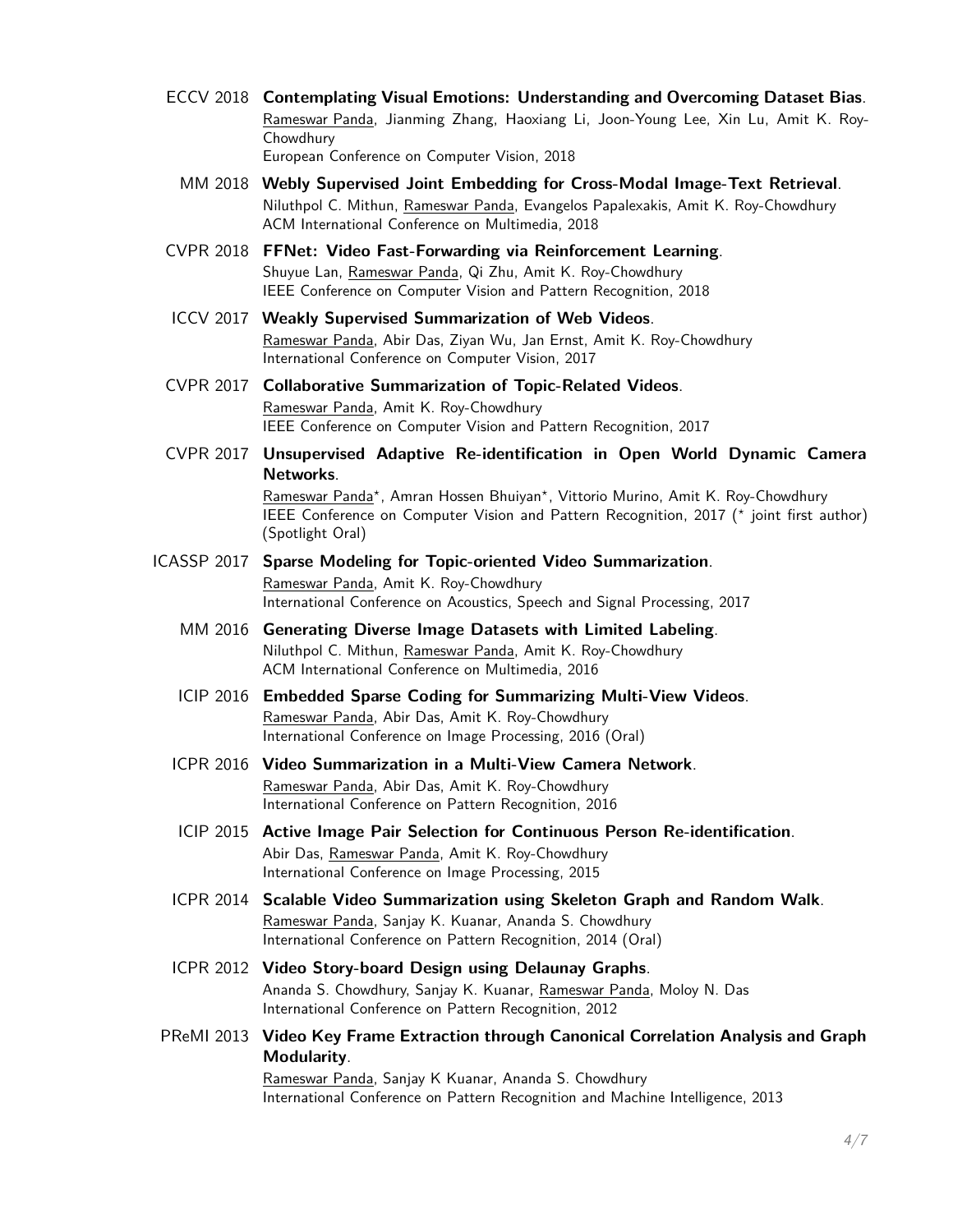- RTIV 2017 **Camera Network Video Summarization**. Rameswar Panda, Amit K. Roy-Chowdhury Real-Time Image and Video Processing, International Society for Optics and Photonics, 2017
- NCVPRIPG 2013 **A Frequency Domain Approach to Silhouette based Gait Recognition**. Soumyadip Sengupta, Udit Halder, Rameswar Panda, Ananda S. Chowdhury National Conference on Computer Vision, Pattern Recognition, Image Processing and Graphics, 2013
	- CODIS 2012 **VISUC: Video Summarization with User Customization**. Rameswar Panda, Sanjay K. Kuanar, Ananda S. Chowdhury International Conference on Communications, Devices and Intelligent Systems, 2012
	- ICCCNT 2012 **A Trust based Clustering with Ant Colony Routing in VANET**. Rashmi R. Sahoo, Rameswar Panda, Dhiren K. Behera, Mrinal K. Naskar International Conference on Computing, Communication and Networking Technologies, 2012

#### Workshop Papers

- ECCVW 2020 **Mitigating Dataset Imbalance via Joint Generation and Classification**. Aadarsh Sahoo, Ankit Singh, Rameswar Panda, Rogerio Feris, Abir Das ECCV Workshop on Imbalance Problems in Computer Vision, 2020
- CVPRW 2020 **Relationship Matters: Relation Guided Knowledge Transfer for Incremental Learning of Object Detectors**. Kandan Ramakrishnan, Rameswar Panda, Quanfu Fan, John Henning, Aude Oliva, Rogerio Feris

CVPR Workshop on Continual Learning in Computer Vision, 2020

NeurIPSW 2019 **Estimating Skin Tone and Effects on Classification Performance in Dermatology Datasets**.

> Newton M. Kinyanjui, Timothy Odonga, Celia Cintas, Noel C. F. Codella, Rameswar Panda, Prasanna Sattigeri, Kush R. Varshney NeurIPS Fair Machine Learning for Health Workshop, 2019

#### Book Chapters

Springer 2020 **Person Re-identification: Current Approaches and Future Challenges**. Computer Vision Rameswar Panda, Amit K. Roy-Chowdhury Computer Vision: A Reference Guide, Springer International Publishing, 2020

#### **Preprints**

P1 **Deep Analysis of CNN-based Spatio-temporal Representations for Action Recognition**.

Chun-Fu Chen, Rameswar Panda, Kandan Ramakrishnan, Rogerio Feris, John Cohn, Aude Oliva, Quanfu Fan

arXiv preprint arXiv:2010.11757, 2020

#### Patents

- US 10,672,115 **Weakly supervised Anomaly Detection and Segmentation in Images**. Rameswar Panda, Ziyan Wu, Arun Innanje, Ramesh Nair, Ti-chiun Chang, Jan Ernst Date of Patent: June 02, 2020
- US 10,192,301 **Method and System for Detecting Line Defects on Surface of Object**. Rameswar Panda, Ziyan Wu, Jan Ernst, Kevin P Bailey Date of Patent: January 29, 2019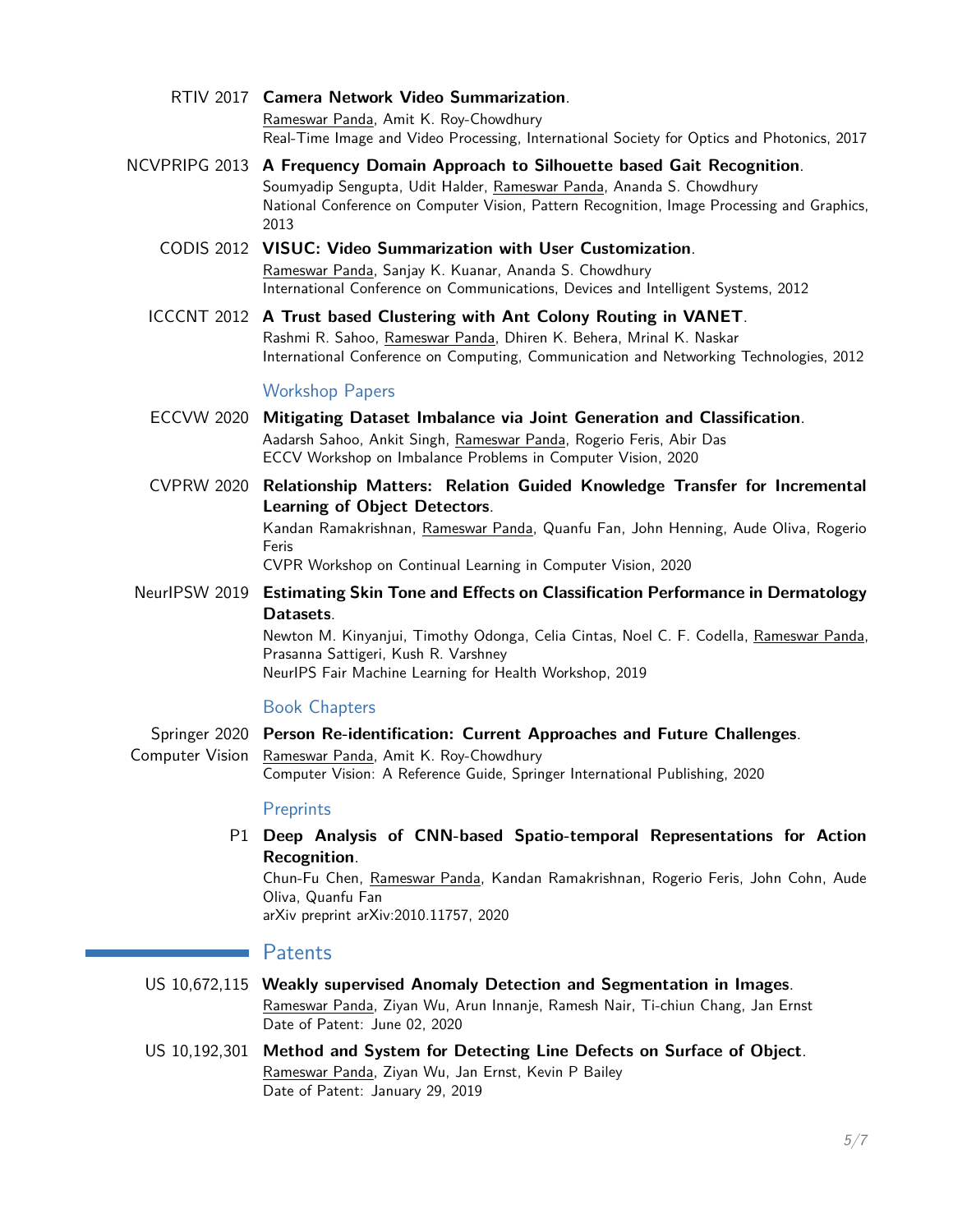US 10,215,714 **Method and System for Detecting Defects on Surface of Object**. Ziyan Wu, Rameswar Panda, Jan Ernst, Kevin P Bailey Date of Patent: February 26, 2019

#### Press Coverage

VentureBeat **IBM's AI generates new footage from video stills**. <https://tinyurl.com/yxdxm7m8>, March 2020

#### Tutorials & Talks

- June 2019 **Recent Advances in Visual Data Summarization**. CVPR 2019, Long Beach, CA, USA.
- Oct. 2018 **Visual Learning with Weak Supervision**. IBM T.J. Watson Research Center, NY, USA.
- July 2018 **Multi-View Surveillance Video Summarization via Joint Embedding and Sparse Optimization**. ICME 2018, San Diego, CA, USA.
- July 2017 **Unsupervised Adaptive Re-identification in Dynamic Camera Network**. Spotlight Presentation, CVPR, Hawaii, USA.
- Sept. 2016 **Embedded Sparse Coding for Summarizing Multi-View Videos**. Oral Presentation, ICIP, Phoenix, USA.
- Dec. 2015 **Sparse Optimization for Summarizing Videos**. GIAN Workshop on Video Understanding, IIT, Kharagpur, India.
- Dec. 2013 **A Frequency Domain Approach to Silhouette based Gait Recognition**. Oral Presentation, NCVPRIPG, Jodhpur, India.

## **Honors & Awards**

- June 2018 **S. Sue Johnson Endowed Graduate Award**, University of California, Riverside.
- June 2018 **Doctoral Consortium Award**, IEEE Computer Vision and Pattern Recognition.
- Apr. 2018 **Dissertation Year Program Fellowship Award**, University of California, Riverside.
- Oct. 2017 **Graduate Research Symposium Scholarship**, Amazon Research.
- Sept. 2014 **Dean's Distinguished Fellowship Award**, University of California, Riverside.
- June 2013 **University 2nd Rank in M.S.**, Jadavpur University, India.

#### **Skills**

Libraries Pytorch, Keras, Caffe Programming Python, C/C++ Toolbox/Software MATLAB, OpenCV

#### **Professional Services**

Workshop Organizer Multi-Modal Video Analysis and Moments in Time Challenge at European Conference on Computer Vision (ECCV) 2020

> Neural Architecture Search and Beyond for Representation Learning at IEEE Conference on Computer Vision and Pattern Recognition (CVPR) 2020